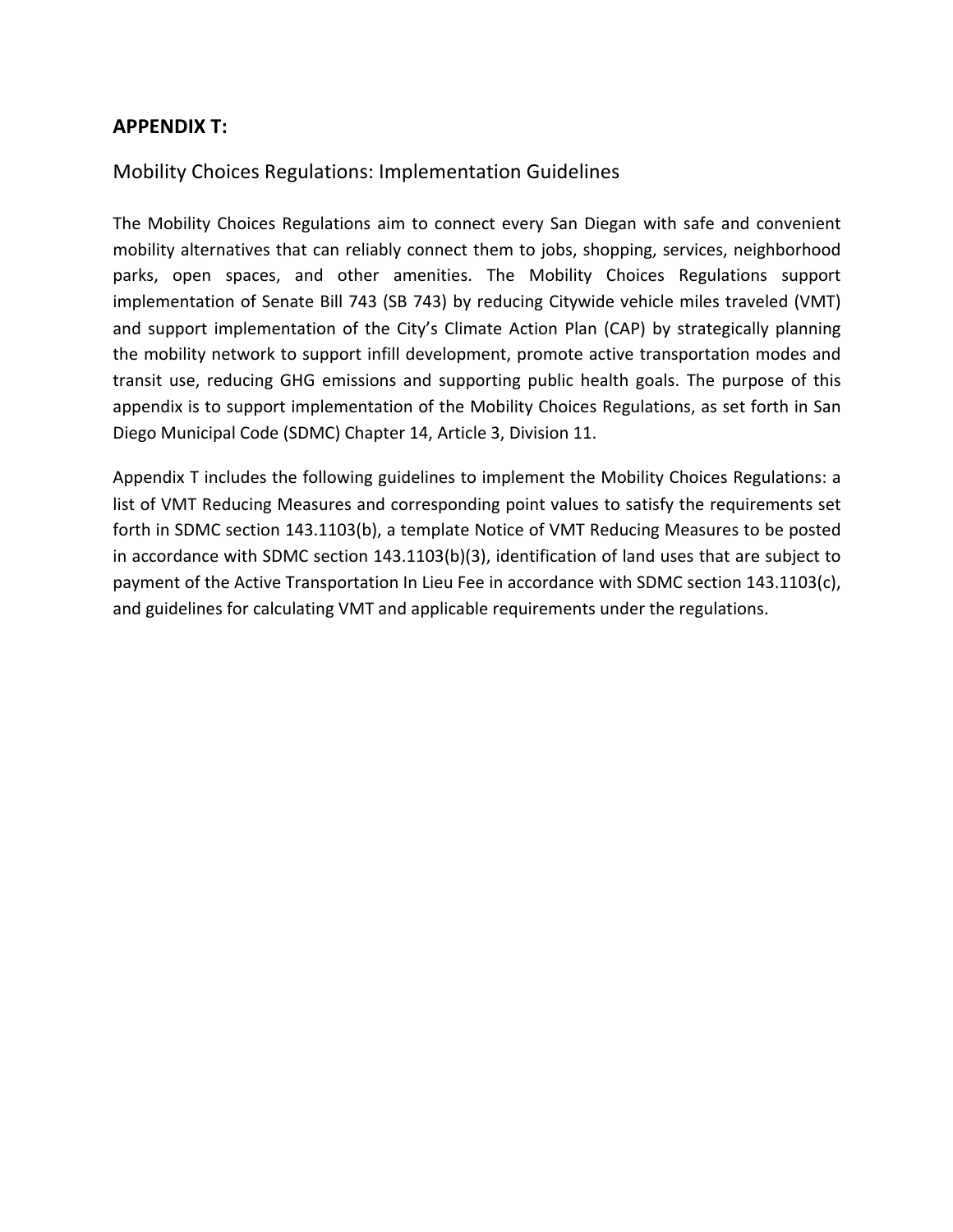Appendix T Table of Contents:

Section A: VMT Reduction Measures and Points

Section B: Notice of VMT Reduction Measures Form

Section C: VMT Active Transportation In Lieu Fee Land Use Exemptions

Section D: Active Transportation In Lieu Fee Calculator Tool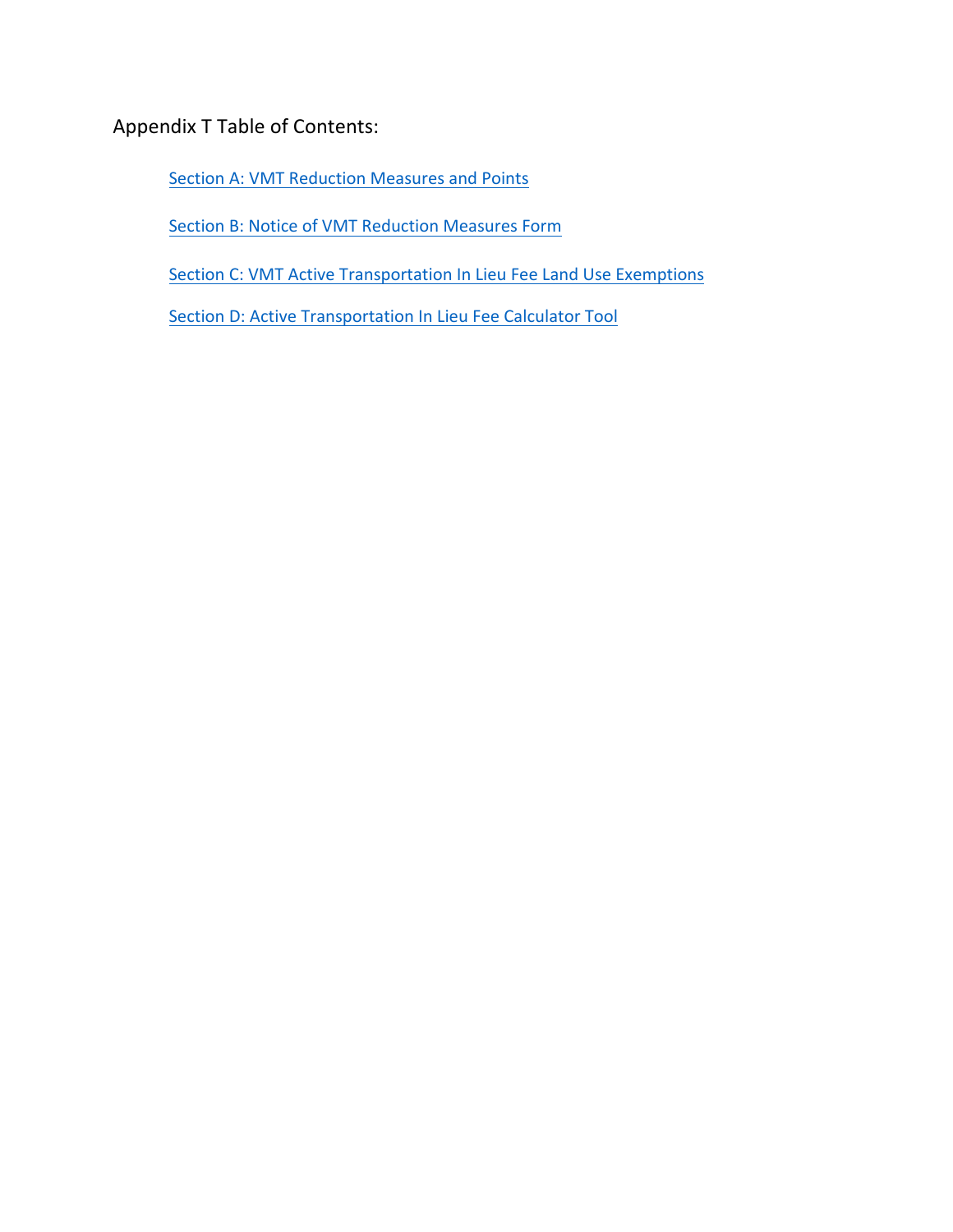## Section A: VMT Reduction Measures and Points

Section A: In accordance with SDMC sections 143.1101, 143.1102, and 143.110, development that is required to provide VMT reduction measures, shall satisfy those requirements by implementing the measures identified below.

The measures shall be located on-site or adjacent to the development site such that the measure can be shown on a site plan. On-site measures shall be privately maintained in perpetuity. Any measure that is on-site for public use shall ensure public access. Any measure that is off-site, but to be maintained by the property owner shall be subject to an Encroachment Maintenance and Removal Agreement (EMRA). Measures within the right-ofway shall comply with the City of San Diego Street Design Manual, Land Development Code, San Diego Municipal Code, and applicable Council Policies.

|                | <b>VMT Reduction Measure</b>                                                                                                                                                                                                                                                                                                                             | Unit                              | <b>Points</b><br><b>Per Unit</b> | <b>Included as a Parking</b><br><b>Standard in TPAS</b><br>Transportation<br>Measure? |  |  |
|----------------|----------------------------------------------------------------------------------------------------------------------------------------------------------------------------------------------------------------------------------------------------------------------------------------------------------------------------------------------------------|-----------------------------------|----------------------------------|---------------------------------------------------------------------------------------|--|--|
|                | <b>Pedestrian Measures</b>                                                                                                                                                                                                                                                                                                                               |                                   |                                  |                                                                                       |  |  |
| $\mathbf{1}$   | Pedestrian scale lighting adjacent to public<br>pedestrian walkways along the entire<br>development frontage.                                                                                                                                                                                                                                            | Yes/no                            | 0.5                              | Yes                                                                                   |  |  |
| $\overline{2}$ | Installing pop-outs at adjacent intersections<br>or curb extensions at adjacent mid-block<br>crosswalks. Installation shall comply with<br>the Street Design Manual Traffic Calming<br>Chapter. Coordination with City Fire-Rescue<br>Department staff and/or San Diego<br>Metropolitan Transit System/North County<br>Transit District may be required. | Full<br>Intersection <sup>1</sup> | 2.5                              |                                                                                       |  |  |
| 3              | Installing high-visibility crosswalk striping at<br>adjacent intersection (if not otherwise<br>required).                                                                                                                                                                                                                                                | Full<br>Intersection $1$          | 1.5                              |                                                                                       |  |  |
| 4              | Installing enhanced crosswalk paving at<br>adjacent intersection.                                                                                                                                                                                                                                                                                        | Full<br>Intersection <sup>1</sup> | 2.5                              |                                                                                       |  |  |
| 5              | Installing pedestrian enhancing amenities at<br>adjacent intersections (hardscape): Median<br>refuges, raised crosswalks                                                                                                                                                                                                                                 | Each measure                      | 2.5                              |                                                                                       |  |  |
| 6              | Signal pedestrian countdown heads (if not<br>otherwise required).                                                                                                                                                                                                                                                                                        | Each<br>Intersection              | $\overline{2}$                   |                                                                                       |  |  |

#### **TABLE 1: VMT REDUCTION MEASURES AND POINTS**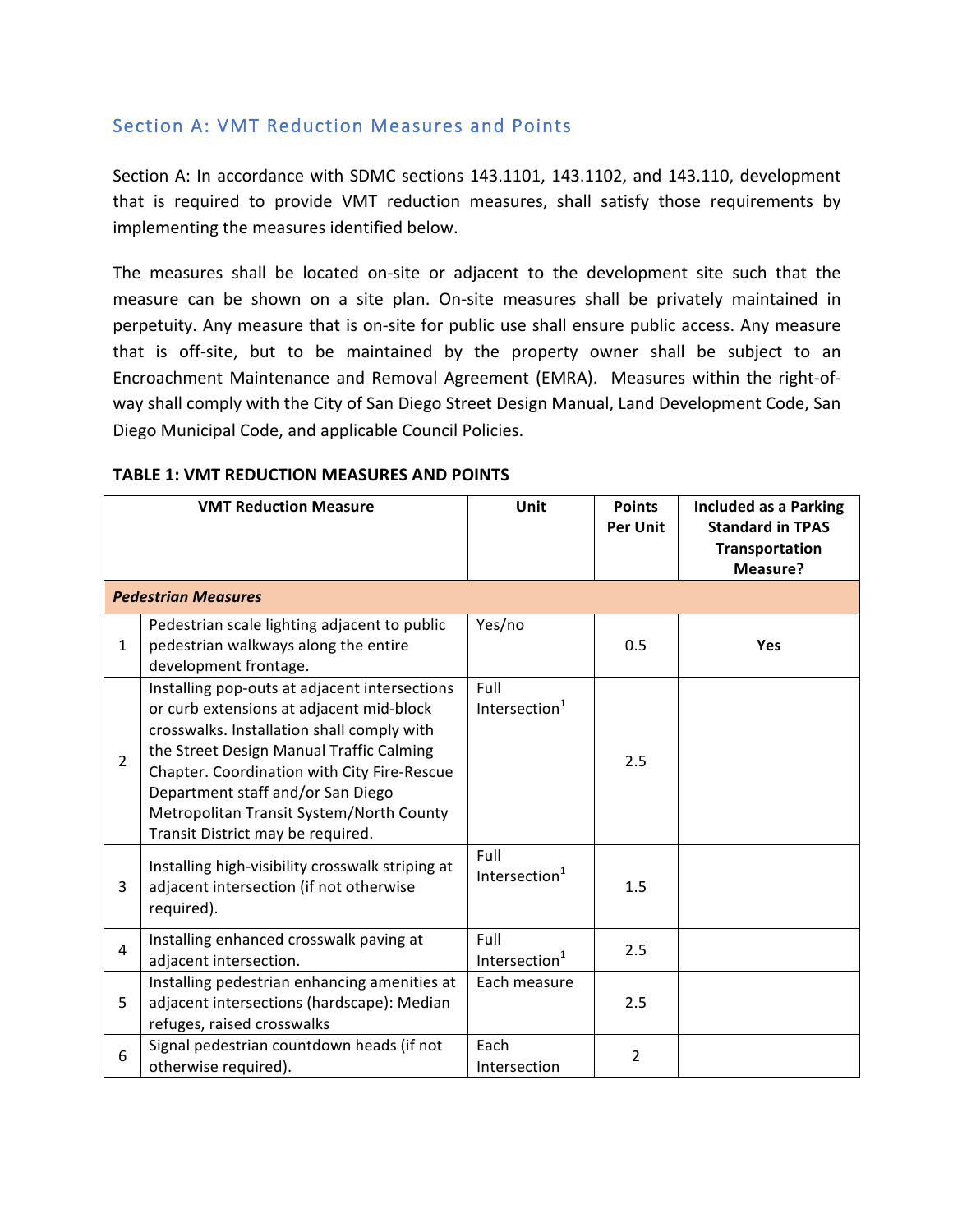|                | <b>VMT Reduction Measure</b>                                                                                                                                                                                                                                                                                           | Unit                                                     | <b>Points</b><br><b>Per Unit</b>                                                            | <b>Included as a Parking</b><br><b>Standard in TPAS</b><br><b>Transportation</b> |  |
|----------------|------------------------------------------------------------------------------------------------------------------------------------------------------------------------------------------------------------------------------------------------------------------------------------------------------------------------|----------------------------------------------------------|---------------------------------------------------------------------------------------------|----------------------------------------------------------------------------------|--|
| $\overline{7}$ | Planting shade trees adjacent to a public<br>pedestrian walkway beyond minimum<br>standards (shall be consistent with Land<br>Development Code Landscape Standards<br>and be maintained by the property owner).<br>Minimum spacing between trees is 20 feet.                                                           | Each Tree                                                | 0.20 <sup>2</sup>                                                                           | Measure?                                                                         |  |
| 8              | Installing pedestrian resting area/recreation<br>node on-site, adjacent to public pedestrian<br>walkway (with signage designating the<br>space as publicly available). The resting<br>area/recreation node shall be maintained by<br>the property owner.                                                               | Each resting<br>area (multiple<br>of 250 square<br>feet) | 2.5<br>(Partial<br>Points<br>Available                                                      |                                                                                  |  |
| 9              | Widening sidewalk within the existing public<br>right-of-way to Street Design Manual<br>standards. The reduction of<br>parkway/landscape buffer to less than the<br>width required by the Street Design Manual<br>standards to widen sidewalk width is not<br>permitted. Requires replacement of existing<br>sidewalk. | Each mile of<br>widening                                 | 3 points<br>per mile<br>of<br>widening<br>to<br>standard<br>(Partial<br>Points<br>Available | Yes                                                                              |  |
| 10             | Widening an urban parkway through<br>dedication of private property in accordance<br>with the Street Design Manual Standards.<br>This requires replacement of existing<br>sidewalk.                                                                                                                                    | Each mile of<br>widening                                 | 3 points<br>per mile<br>of<br>widening<br>to<br>standard<br>(Partial<br>Points<br>Available |                                                                                  |  |
|                | <b>Bicycle Supportive Measures</b>                                                                                                                                                                                                                                                                                     |                                                          |                                                                                             |                                                                                  |  |
| 11             | Providing on-site shared bicycle fleet. The<br>number of bicycles provided shall be equal<br>to the number of bicycle parking spaces that<br>would otherwise be required by SDMC Table<br>142-05C, or five bicycles, whichever is<br>greater.                                                                          | Yes/No                                                   | 1.5                                                                                         | Yes                                                                              |  |
| 12             | Providing on-site bicycle repair station                                                                                                                                                                                                                                                                               | Yes/No                                                   | 1.5                                                                                         | Yes                                                                              |  |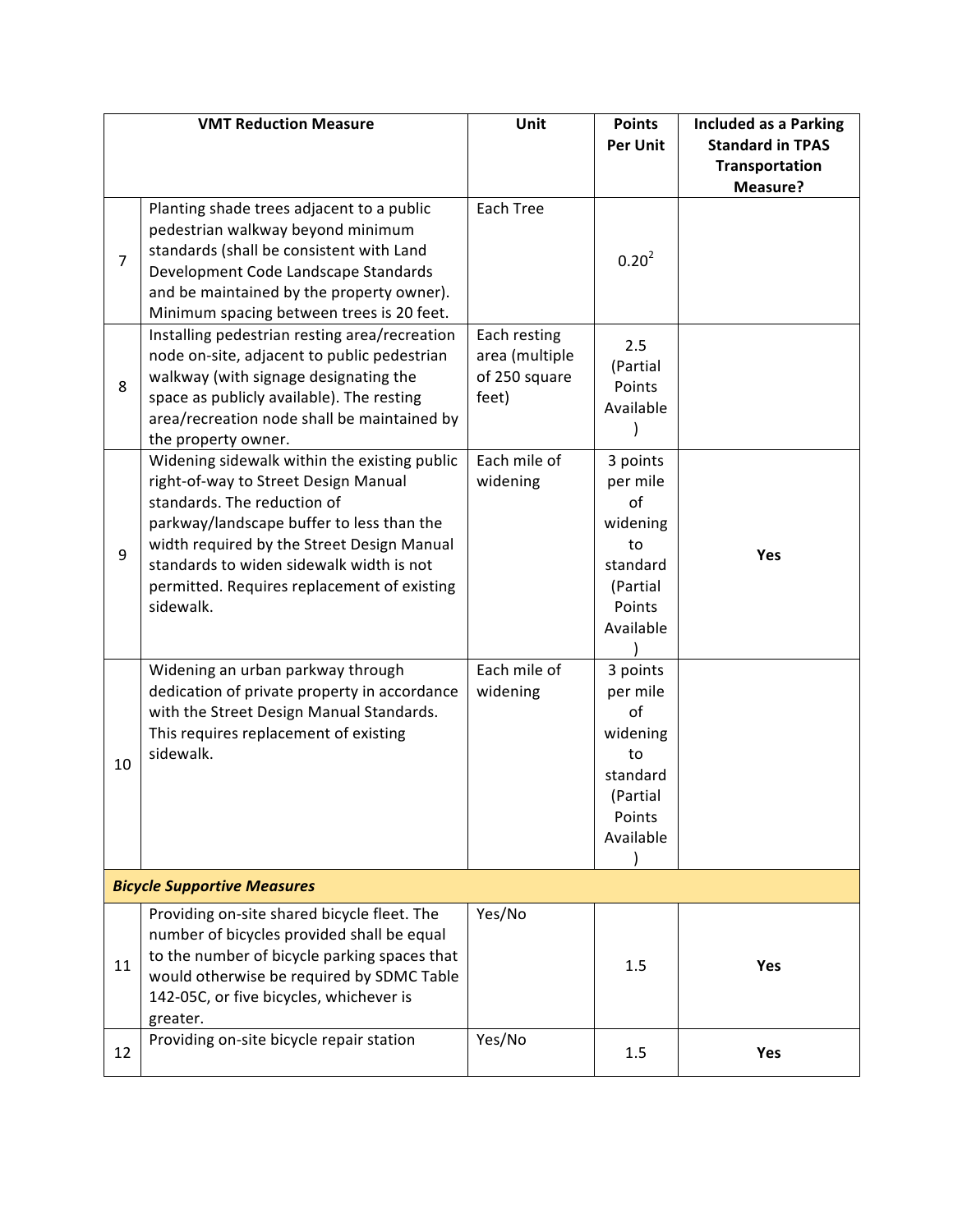| <b>VMT Reduction Measure</b>                 | Unit                                                                                                                                                                                                                                                                                                                                                                                                                                                                                                                                                                                                                                                                                                                                                                                                                                                                                                                                                                                                                                                                                                    | <b>Points</b>                                                                                                                           | <b>Included as a Parking</b>                       |  |
|----------------------------------------------|---------------------------------------------------------------------------------------------------------------------------------------------------------------------------------------------------------------------------------------------------------------------------------------------------------------------------------------------------------------------------------------------------------------------------------------------------------------------------------------------------------------------------------------------------------------------------------------------------------------------------------------------------------------------------------------------------------------------------------------------------------------------------------------------------------------------------------------------------------------------------------------------------------------------------------------------------------------------------------------------------------------------------------------------------------------------------------------------------------|-----------------------------------------------------------------------------------------------------------------------------------------|----------------------------------------------------|--|
|                                              |                                                                                                                                                                                                                                                                                                                                                                                                                                                                                                                                                                                                                                                                                                                                                                                                                                                                                                                                                                                                                                                                                                         | <b>Per Unit</b>                                                                                                                         | <b>Standard in TPAS</b>                            |  |
|                                              |                                                                                                                                                                                                                                                                                                                                                                                                                                                                                                                                                                                                                                                                                                                                                                                                                                                                                                                                                                                                                                                                                                         |                                                                                                                                         | <b>Transportation</b>                              |  |
|                                              |                                                                                                                                                                                                                                                                                                                                                                                                                                                                                                                                                                                                                                                                                                                                                                                                                                                                                                                                                                                                                                                                                                         |                                                                                                                                         | Measure?                                           |  |
|                                              |                                                                                                                                                                                                                                                                                                                                                                                                                                                                                                                                                                                                                                                                                                                                                                                                                                                                                                                                                                                                                                                                                                         |                                                                                                                                         |                                                    |  |
|                                              |                                                                                                                                                                                                                                                                                                                                                                                                                                                                                                                                                                                                                                                                                                                                                                                                                                                                                                                                                                                                                                                                                                         |                                                                                                                                         |                                                    |  |
|                                              |                                                                                                                                                                                                                                                                                                                                                                                                                                                                                                                                                                                                                                                                                                                                                                                                                                                                                                                                                                                                                                                                                                         | 3                                                                                                                                       |                                                    |  |
|                                              |                                                                                                                                                                                                                                                                                                                                                                                                                                                                                                                                                                                                                                                                                                                                                                                                                                                                                                                                                                                                                                                                                                         |                                                                                                                                         |                                                    |  |
|                                              |                                                                                                                                                                                                                                                                                                                                                                                                                                                                                                                                                                                                                                                                                                                                                                                                                                                                                                                                                                                                                                                                                                         |                                                                                                                                         |                                                    |  |
| Upgrading bicycle infrastructure adjacent to | Each upgraded                                                                                                                                                                                                                                                                                                                                                                                                                                                                                                                                                                                                                                                                                                                                                                                                                                                                                                                                                                                                                                                                                           |                                                                                                                                         |                                                    |  |
| the development (along roadway and at        | feature                                                                                                                                                                                                                                                                                                                                                                                                                                                                                                                                                                                                                                                                                                                                                                                                                                                                                                                                                                                                                                                                                                 |                                                                                                                                         |                                                    |  |
| intersections, i.e. signage, green paint,    |                                                                                                                                                                                                                                                                                                                                                                                                                                                                                                                                                                                                                                                                                                                                                                                                                                                                                                                                                                                                                                                                                                         |                                                                                                                                         |                                                    |  |
|                                              |                                                                                                                                                                                                                                                                                                                                                                                                                                                                                                                                                                                                                                                                                                                                                                                                                                                                                                                                                                                                                                                                                                         |                                                                                                                                         |                                                    |  |
|                                              |                                                                                                                                                                                                                                                                                                                                                                                                                                                                                                                                                                                                                                                                                                                                                                                                                                                                                                                                                                                                                                                                                                         |                                                                                                                                         |                                                    |  |
|                                              |                                                                                                                                                                                                                                                                                                                                                                                                                                                                                                                                                                                                                                                                                                                                                                                                                                                                                                                                                                                                                                                                                                         |                                                                                                                                         |                                                    |  |
|                                              |                                                                                                                                                                                                                                                                                                                                                                                                                                                                                                                                                                                                                                                                                                                                                                                                                                                                                                                                                                                                                                                                                                         |                                                                                                                                         | Yes                                                |  |
|                                              |                                                                                                                                                                                                                                                                                                                                                                                                                                                                                                                                                                                                                                                                                                                                                                                                                                                                                                                                                                                                                                                                                                         |                                                                                                                                         |                                                    |  |
|                                              |                                                                                                                                                                                                                                                                                                                                                                                                                                                                                                                                                                                                                                                                                                                                                                                                                                                                                                                                                                                                                                                                                                         |                                                                                                                                         |                                                    |  |
|                                              |                                                                                                                                                                                                                                                                                                                                                                                                                                                                                                                                                                                                                                                                                                                                                                                                                                                                                                                                                                                                                                                                                                         |                                                                                                                                         |                                                    |  |
|                                              | the minimum                                                                                                                                                                                                                                                                                                                                                                                                                                                                                                                                                                                                                                                                                                                                                                                                                                                                                                                                                                                                                                                                                             |                                                                                                                                         |                                                    |  |
| Providing long-term bicycle parking spaces   | Each multiple                                                                                                                                                                                                                                                                                                                                                                                                                                                                                                                                                                                                                                                                                                                                                                                                                                                                                                                                                                                                                                                                                           |                                                                                                                                         |                                                    |  |
| at least 10% beyond minimum                  | of 10% beyond                                                                                                                                                                                                                                                                                                                                                                                                                                                                                                                                                                                                                                                                                                                                                                                                                                                                                                                                                                                                                                                                                           | $\overline{2}$                                                                                                                          |                                                    |  |
| requirements.                                | the minimum                                                                                                                                                                                                                                                                                                                                                                                                                                                                                                                                                                                                                                                                                                                                                                                                                                                                                                                                                                                                                                                                                             |                                                                                                                                         |                                                    |  |
| Providing on-site showers/lockers at least   | Yes/No                                                                                                                                                                                                                                                                                                                                                                                                                                                                                                                                                                                                                                                                                                                                                                                                                                                                                                                                                                                                                                                                                                  |                                                                                                                                         |                                                    |  |
|                                              |                                                                                                                                                                                                                                                                                                                                                                                                                                                                                                                                                                                                                                                                                                                                                                                                                                                                                                                                                                                                                                                                                                         |                                                                                                                                         |                                                    |  |
| <b>Transit Supportive Measures</b>           |                                                                                                                                                                                                                                                                                                                                                                                                                                                                                                                                                                                                                                                                                                                                                                                                                                                                                                                                                                                                                                                                                                         |                                                                                                                                         |                                                    |  |
| Providing high cost amenities/upgraded       | Each upgraded                                                                                                                                                                                                                                                                                                                                                                                                                                                                                                                                                                                                                                                                                                                                                                                                                                                                                                                                                                                                                                                                                           |                                                                                                                                         |                                                    |  |
| features to an existing transit stop (above  | feature                                                                                                                                                                                                                                                                                                                                                                                                                                                                                                                                                                                                                                                                                                                                                                                                                                                                                                                                                                                                                                                                                                 |                                                                                                                                         | Yes                                                |  |
|                                              |                                                                                                                                                                                                                                                                                                                                                                                                                                                                                                                                                                                                                                                                                                                                                                                                                                                                                                                                                                                                                                                                                                         |                                                                                                                                         |                                                    |  |
|                                              |                                                                                                                                                                                                                                                                                                                                                                                                                                                                                                                                                                                                                                                                                                                                                                                                                                                                                                                                                                                                                                                                                                         |                                                                                                                                         |                                                    |  |
|                                              |                                                                                                                                                                                                                                                                                                                                                                                                                                                                                                                                                                                                                                                                                                                                                                                                                                                                                                                                                                                                                                                                                                         |                                                                                                                                         |                                                    |  |
|                                              |                                                                                                                                                                                                                                                                                                                                                                                                                                                                                                                                                                                                                                                                                                                                                                                                                                                                                                                                                                                                                                                                                                         |                                                                                                                                         |                                                    |  |
|                                              |                                                                                                                                                                                                                                                                                                                                                                                                                                                                                                                                                                                                                                                                                                                                                                                                                                                                                                                                                                                                                                                                                                         |                                                                                                                                         | Yes                                                |  |
|                                              |                                                                                                                                                                                                                                                                                                                                                                                                                                                                                                                                                                                                                                                                                                                                                                                                                                                                                                                                                                                                                                                                                                         |                                                                                                                                         |                                                    |  |
|                                              |                                                                                                                                                                                                                                                                                                                                                                                                                                                                                                                                                                                                                                                                                                                                                                                                                                                                                                                                                                                                                                                                                                         |                                                                                                                                         |                                                    |  |
| <b>Other Measures</b>                        |                                                                                                                                                                                                                                                                                                                                                                                                                                                                                                                                                                                                                                                                                                                                                                                                                                                                                                                                                                                                                                                                                                         |                                                                                                                                         |                                                    |  |
| Providing on-site multi-modal information    | Yes/No                                                                                                                                                                                                                                                                                                                                                                                                                                                                                                                                                                                                                                                                                                                                                                                                                                                                                                                                                                                                                                                                                                  |                                                                                                                                         |                                                    |  |
|                                              |                                                                                                                                                                                                                                                                                                                                                                                                                                                                                                                                                                                                                                                                                                                                                                                                                                                                                                                                                                                                                                                                                                         |                                                                                                                                         | Yes                                                |  |
|                                              |                                                                                                                                                                                                                                                                                                                                                                                                                                                                                                                                                                                                                                                                                                                                                                                                                                                                                                                                                                                                                                                                                                         |                                                                                                                                         |                                                    |  |
|                                              |                                                                                                                                                                                                                                                                                                                                                                                                                                                                                                                                                                                                                                                                                                                                                                                                                                                                                                                                                                                                                                                                                                         |                                                                                                                                         |                                                    |  |
|                                              |                                                                                                                                                                                                                                                                                                                                                                                                                                                                                                                                                                                                                                                                                                                                                                                                                                                                                                                                                                                                                                                                                                         |                                                                                                                                         |                                                    |  |
| that are available to the public with        | vehicle space                                                                                                                                                                                                                                                                                                                                                                                                                                                                                                                                                                                                                                                                                                                                                                                                                                                                                                                                                                                                                                                                                           | 2                                                                                                                                       |                                                    |  |
|                                              | Installing new bicycle infrastructure (Class I,<br>II, IV) that is part of the City's planned<br>bikeway network that closes or<br>incrementally closes an existing gap<br>between two existing bikeways.<br>upgrade to a protected bicycle facility, etc.<br>above required minimum bicycle<br>infrastructure standards).<br>Installing electric bicycle charging<br>stations/micro-mobility charging stations<br>that are available to the public.<br>Providing short-term bicycle parking spaces<br>that are available to the public, at least 10%<br>beyond minimum requirements.<br>10% beyond minimum requirement.<br>existing condition), i.e., addition of shelter,<br>real time bus information monitors.<br>Providing low cost amenities/upgraded<br>features to an existing transit stop (above<br>existing condition), i.e., addition of bench,<br>public art, static schedule and route display,<br>trash receptacle.<br>kiosks (above minimum kiosk requirement<br>to serve a larger site). *Not applicable to<br>small development sites.<br>Providing on-site car share vehicles spaces | Each mile<br>Each multiple<br>of 5 charging<br>stations<br>Each multiple<br>of 10% beyond<br>Each upgraded<br>feature<br>Each car-share | 2.5<br>2<br>1.5<br>$\overline{2}$<br>2.5<br>1<br>2 |  |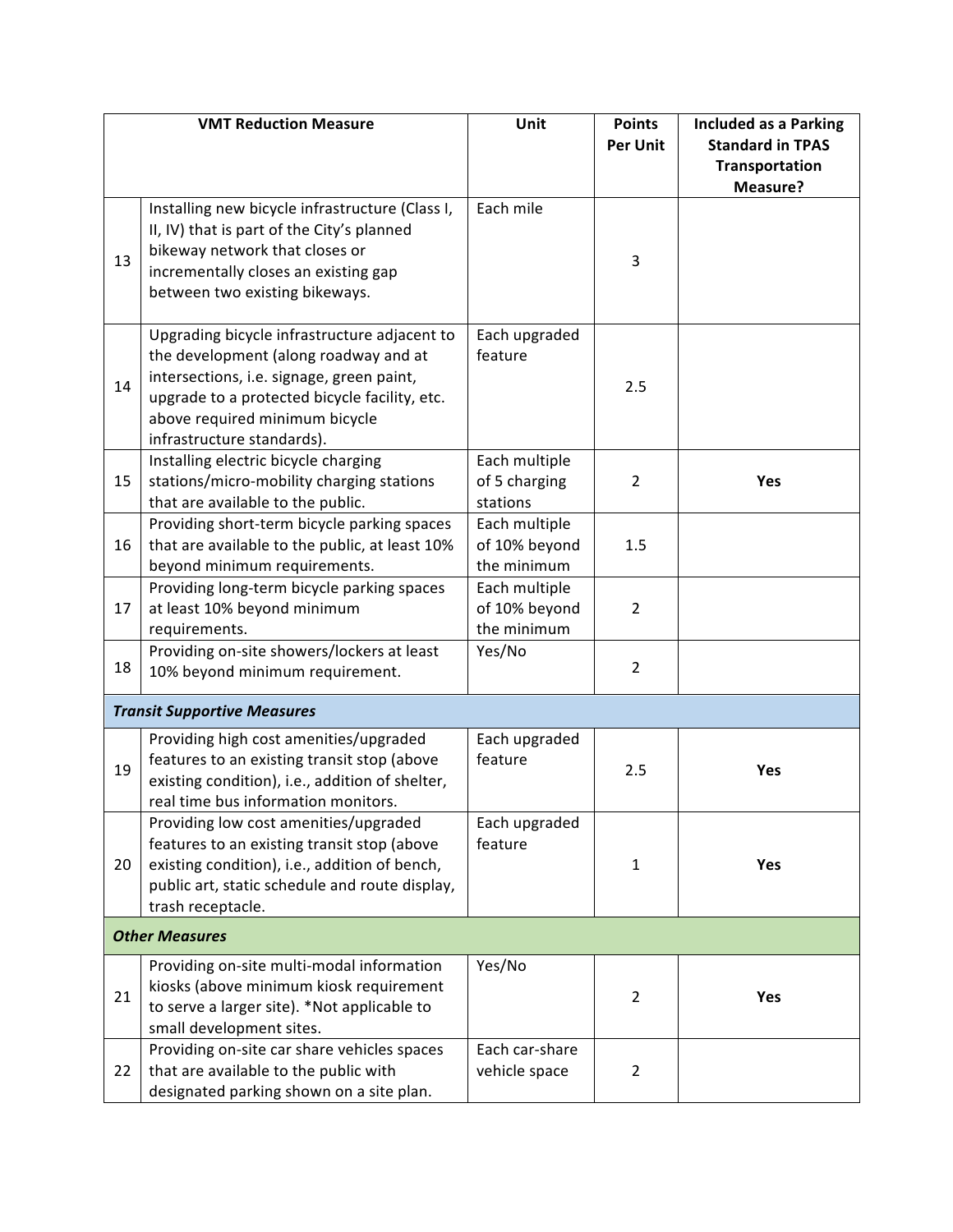|                                                                                                                                                                                                                                                    | <b>VMT Reduction Measure</b>                                                                                                                                                                                                                                                                                                   | Unit                                          | <b>Points</b><br><b>Per Unit</b> | <b>Included as a Parking</b><br><b>Standard in TPAS</b><br>Transportation<br>Measure? |
|----------------------------------------------------------------------------------------------------------------------------------------------------------------------------------------------------------------------------------------------------|--------------------------------------------------------------------------------------------------------------------------------------------------------------------------------------------------------------------------------------------------------------------------------------------------------------------------------|-----------------------------------------------|----------------------------------|---------------------------------------------------------------------------------------|
| 23                                                                                                                                                                                                                                                 | Providing on-site designated micro-mobility<br>(e.g. bicycles, Ebikes, electric scooters,<br>shared bicycles, and electric pedal assisted<br>bicycle) parking area) that is available to the<br>public.                                                                                                                        | Yes/No                                        | 1.5                              |                                                                                       |
| 24                                                                                                                                                                                                                                                 | Providing on-site passenger loading zones<br>and delivery vehicle space (above minimum<br>loading space requirements).                                                                                                                                                                                                         | Per passenger<br>loading zone<br>space        | 0.5                              | Yes                                                                                   |
| 25                                                                                                                                                                                                                                                 | Installing a traffic calming measure, such as<br>speed feedback signs, median slow points<br>(chokers), and speed table/raised crosswalk.<br>Installation shall comply with the Street<br>Design Manual Traffic Calming Chapter.<br>Coordination with City Fire-Rescue<br>Department staff and/or MTS/NCTD may be<br>required. | Each traffic<br>calming feature               | 2.5                              |                                                                                       |
| 26                                                                                                                                                                                                                                                 | Providing carpool parking spaces 10%<br>beyond the minimum number of carpool<br>spaces required (for non-residential<br>projects).                                                                                                                                                                                             | Each multiple<br>of 10% beyond<br>the minimum | 1.5                              |                                                                                       |
| 27                                                                                                                                                                                                                                                 | Number of parking spaces provided does<br>not exceed the parking requirements<br>contained in the SDMC and a permit system<br>is provided (or other parking management<br>such as time limited or metered spaces) to<br>control off-site parking.                                                                              | Yes/No                                        | $\overline{2}$                   |                                                                                       |
| $1$ Measures shall be provided on each leg of the adjacent intersection (four-legged intersection, T-intersection, etc.).<br>If the applicant only installs the measure on a portion of the adjacent intersection legs, the total number of points |                                                                                                                                                                                                                                                                                                                                |                                               |                                  |                                                                                       |

assigned to this measure shall be divided by the number of legs of the intersection and the resulting number of points shall be assigned to each individual measure included. For example, if the applicant constructs one pop-out at a T-intersection, the total number of points assigned to a pop-out intersection (2.5) would be divided by the number of intersection legs (3) equaling 0.83 and the total number of points the development would receive for this measure would be 0.83 points.

 $2$  Points for this measure are given this relatively higher value (compared to VMT reducing effectiveness) to support implementation of Climate Action Plan Strategy 5.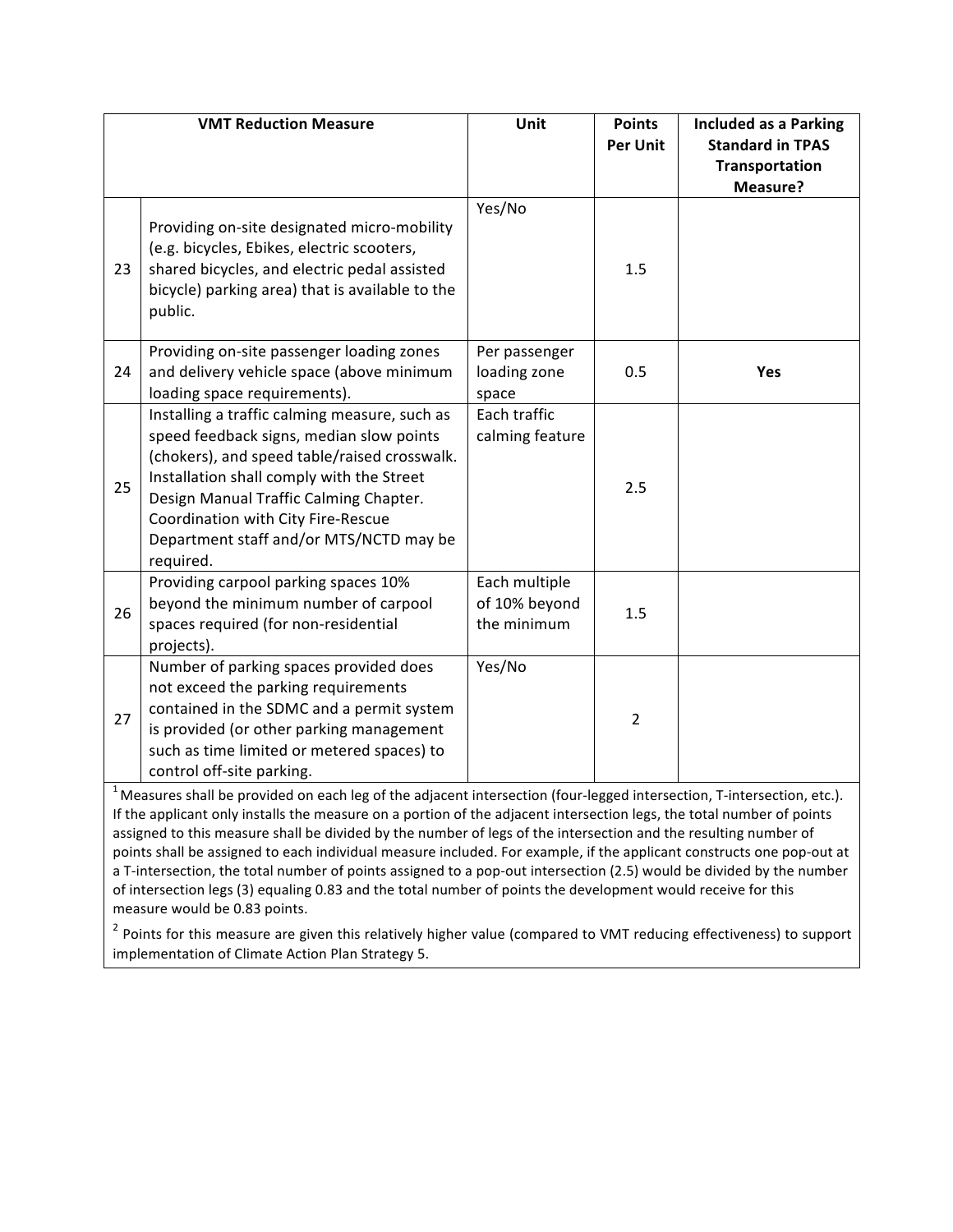# Section B: Notice of VMT Reduction Measures Form (SDMC section 143.1103(b)(3))

The notice shall include contact information regarding the VMT Reduction Measures, as well as a statement that the measures are required pursuant to the San Diego Municipal Code. The notice shall be provided to the satisfaction of the Development Services Department. The notice shall be in substantially the same form as below.

# **Notice of VMT Reduction Measure(s)**

The Notice for Mobility Choices VMT Reduction measures, required for a development, shall be posted in a prominent and accessible common area where it can easily be viewed by residents and the public. The notice shall include the responsible party contact information and a statement regarding the measures which are required pursuant to SDMC Sections 143.1101, 143.1102, and 143.1103.

**Owner: Contact Information:** 

**Mobility Choices VMT Reduction Measure(s):** 

**Signature: Date:**

**Print Name & Title:** 

**Company/Organization Name:**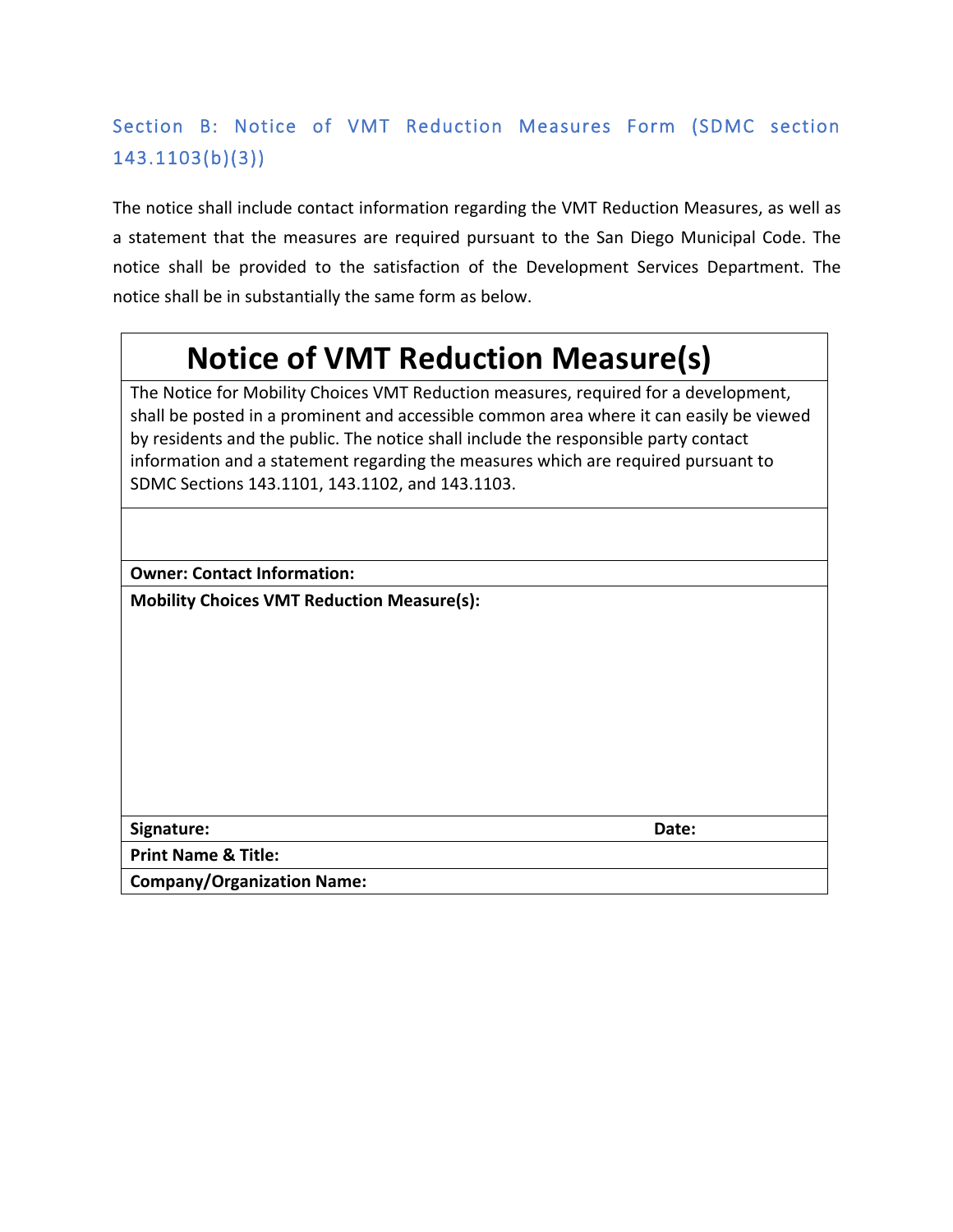## Section C: Active Transportation In Lieu Fee Land Use Exemptions

Table 2 provides a list of land use types that are subject to or exempt from payment of the Active Transportation In Lieu Fee in accordance with SDMC Section 143.1103(c). Details by land use type, which development, as required by Division 11, Sections 143.1101, 143.1102, and 143.110 of the SDMC, is exempt from payment of the Active Transportation In Lieu Fee. In accordance with SDMC Section  $143.1103(c)(2)$ , locally serving development that is exempt from the Active Transportation In Lieu Fee shall provide VMT Reduction Measures equaling totaling at least 8 points.

| <b>Type</b> | <b>Land Uses</b>                                | <b>Exempt from</b><br>Fee |
|-------------|-------------------------------------------------|---------------------------|
|             | Single Family Residential                       | No                        |
|             | Multi-Family Residential                        | No                        |
| Residential | <b>Senior Housing</b>                           | Yes                       |
|             | Single Room Occupancy Units (SRO's)             | <b>No</b>                 |
|             | <b>Mobile Home Park</b>                         | No                        |
|             | Clinic                                          | No                        |
|             | <b>Congregate Care Facility</b>                 | No                        |
|             | <b>Convalescent/Nursing Facility</b>            | No                        |
|             | Corporate Headquarters/Single Tenant Office     | No                        |
|             | <b>Extended Stay Hotel</b>                      | No                        |
|             | <b>Extractive Industry</b>                      | No <sup>1</sup>           |
|             | Government Office (greater than 100,000 SF)     | Yes                       |
|             | Government Office (less or equal to 100,000 SF) | Yes                       |
|             | Government Office/Civic Center                  | Yes                       |
|             | Heavy Industry                                  | No <sup>1</sup>           |
|             | Hospital - General                              | No                        |
| Employee    | Hotel (High-Rise)                               | No                        |
|             | Hotel (Low-Rise) (Motel)                        | No                        |
|             | <b>Industrial Park</b>                          | No                        |
|             | Light Industry - General                        | No <sup>1</sup>           |
|             | <b>Medical Office</b>                           | No                        |
|             | Office (High-Rise - greater than 100,000 SF)    | No                        |
|             | Office (Low-Rise -less than 100,000)            | No                        |
|             | Other Health Care                               | No                        |
|             | <b>Public Storage</b>                           | No <sup>1</sup>           |
|             | Resort                                          | No                        |
|             | <b>School District Office</b>                   | Yes                       |

### **TABLE 2: ACTIVE TRANSPORTATION IN LIEU FEE LAND USE EXEMPTIONS**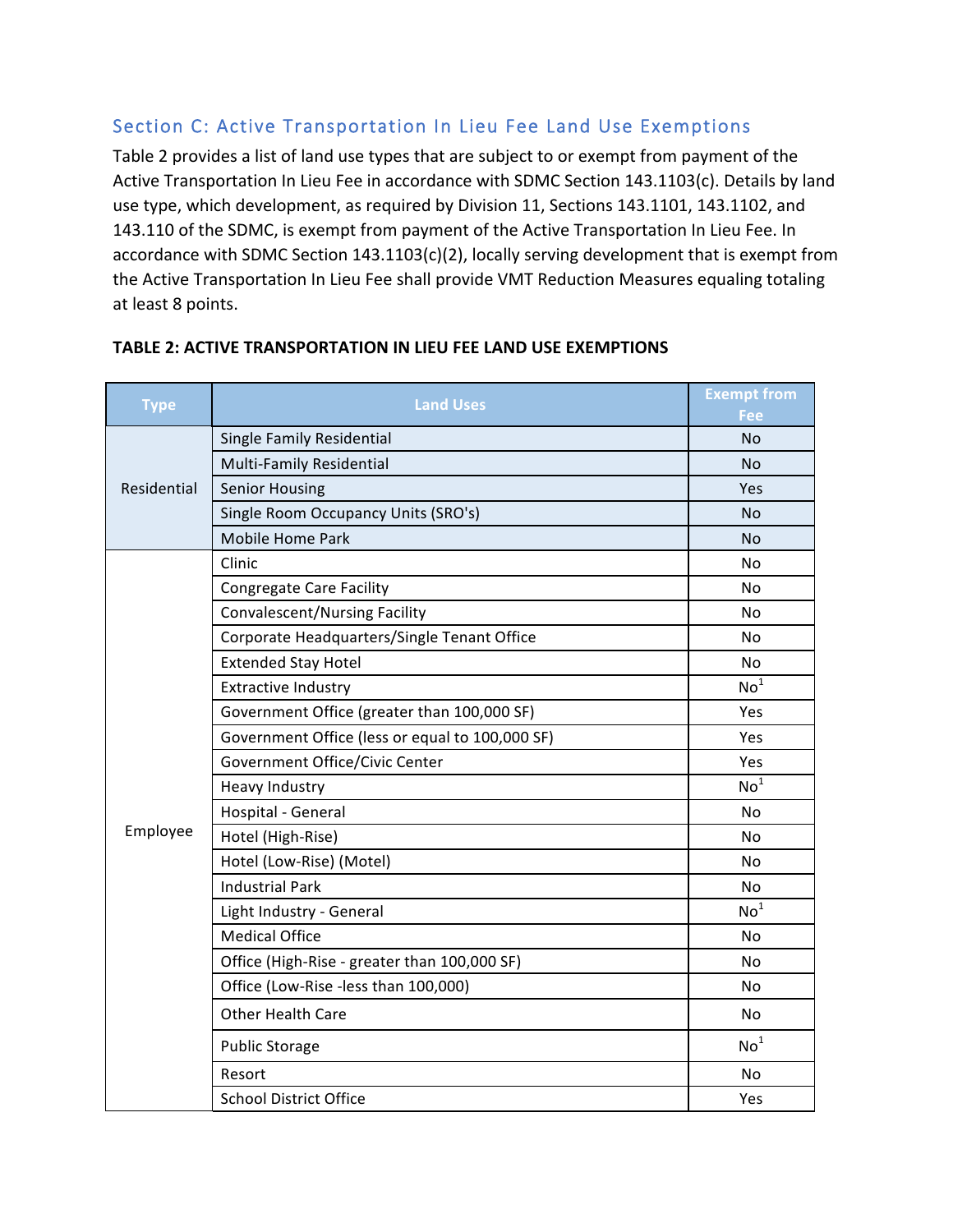| <b>Type</b> | <b>Land Uses</b>                                                | <b>Exempt from</b><br>Fee |
|-------------|-----------------------------------------------------------------|---------------------------|
|             | Scientific Research and Development                             | N <sub>o</sub>            |
|             | Warehousing                                                     | No <sup>1</sup>           |
| Recreation  | Public/Community Meeting Room Facility (Other Public Services)  | Yes                       |
|             | Racquetball/Tennis/Health Club                                  | No                        |
|             | <b>Arterial Commercial</b>                                      | No <sup>2</sup>           |
|             | <b>Automobile Parts Sale</b>                                    | No                        |
|             | <b>Automobile Rental Service</b>                                | No                        |
|             | Automobile Repair Shop                                          | No                        |
|             | <b>Automobile Tire Store</b>                                    | No                        |
|             | Building Material and lumber store (less or equal to 30,000 SF) | Yes                       |
|             | Carwash (Full service)                                          | Yes                       |
|             | Carwash (Self service)                                          | Yes                       |
|             | Community Shopping Center (100,000 SF or more)                  | No                        |
|             | Convenience Market Chain (Open 24 Hours)                        | Yes                       |
|             | Convenience Market Chain (Open Up to 16 Hours Per Day)          | Yes                       |
|             | Discount Store/Discount Club                                    | No <sup>2</sup>           |
|             | Drinking Place/Bar Entertainment (Night and Day)                | No <sup>2</sup>           |
|             | Drinking Place/Bar Entertainment (Night Only)                   | No <sup>2</sup>           |
|             | Drugstore (Stand alone)                                         | Yes                       |
|             | Financial Institution (with a drive-through)                    | Yes                       |
| Retail      | Financial Institution (without a drive-through)                 | Yes                       |
|             | <b>Furniture Store</b>                                          | N <sub>o</sub>            |
|             | <b>Golf Course Clubhouse</b>                                    | No                        |
|             | Home Improvement Super Store                                    | No                        |
|             | Major Automobile Dealership                                     | No                        |
|             | Minor Automobile Dealership                                     | No                        |
|             | Movie Theater                                                   | No                        |
|             | Neighborhood Shopping Center (30,000 SF or more)                | Yes                       |
|             | Nursery                                                         | No                        |
|             | Regional Shopping Center (300,000 SF or more)                   | No                        |
|             | Restaurant (Fast Food with or without drive-through)            | Yes                       |
|             | Restaurant (High Turnover sit-down)                             | Yes                       |
|             | Restaurant (Quality)                                            | No                        |
|             | <b>Service Station</b>                                          | Yes                       |
|             | Service Station (with automated carwash)                        | Yes                       |
|             | Service Station (with food mart and automated carwash)          | Yes                       |
|             | Service Station (with food mart)                                | Yes                       |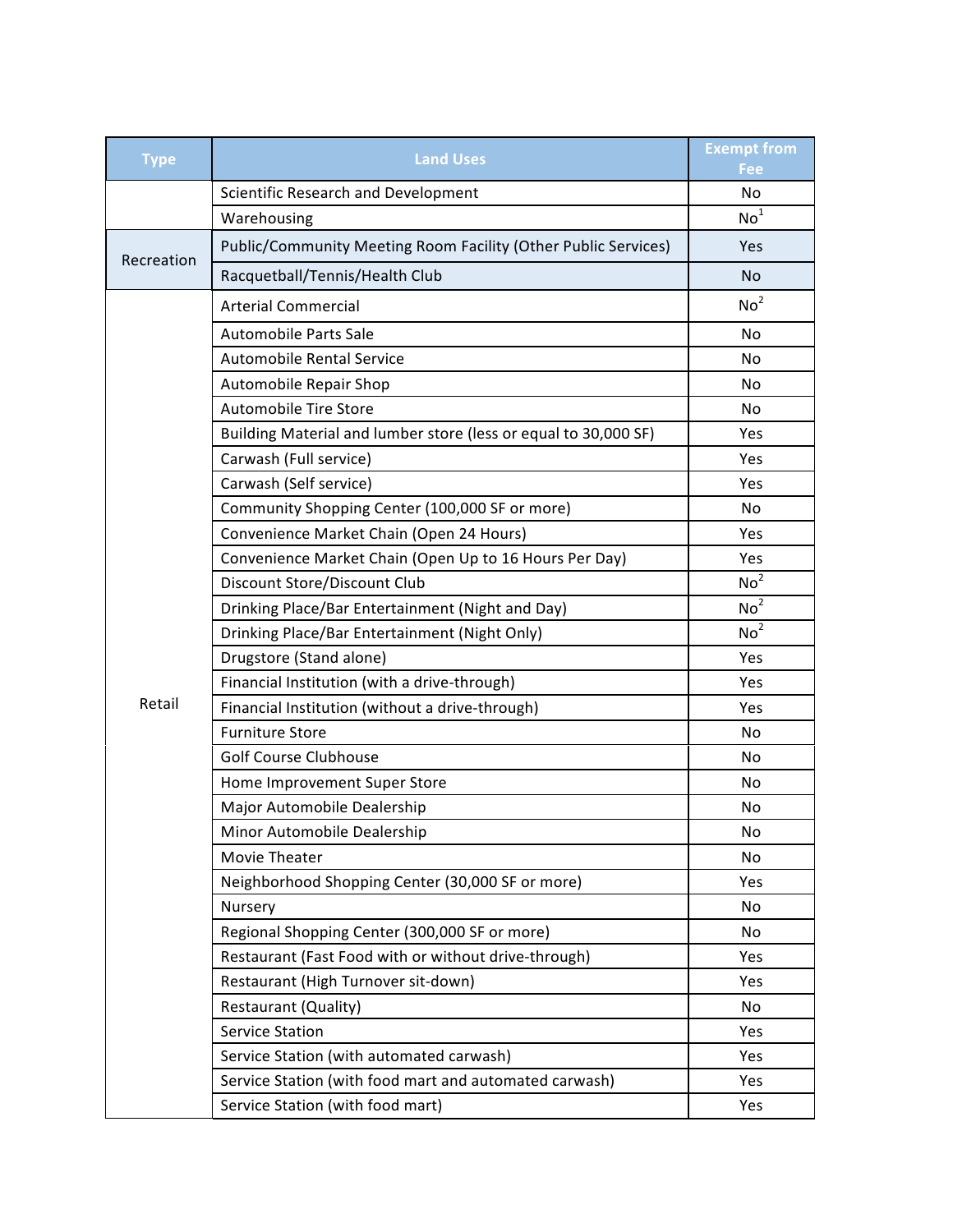| <b>Type</b>                                                                                                     | <b>Land Uses</b>                              | <b>Exempt from</b><br><b>Fee</b> |  |
|-----------------------------------------------------------------------------------------------------------------|-----------------------------------------------|----------------------------------|--|
|                                                                                                                 | Supermarket (Standalone)                      | Yes                              |  |
|                                                                                                                 | <b>Wholesale Trade</b>                        | No                               |  |
|                                                                                                                 | Elementary School (Public)                    | Yes                              |  |
|                                                                                                                 | Junior High School or Middle School (Public)  | Yes                              |  |
| School                                                                                                          | Senior High School (Public)                   | Yes                              |  |
|                                                                                                                 | Elementary School (Private)                   | <b>No</b>                        |  |
|                                                                                                                 | Junior High School or Middle School (Private) | <b>No</b>                        |  |
|                                                                                                                 | Senior High School (Private)                  | No.                              |  |
| <sup>1</sup> Impact is based on Regional VMT/Employee mean, not 85% of the mean. Industrial Uses defined in TSM |                                               |                                  |  |
| Table Appendix B-1 located in Prime industrial areas are exempt from the fee.                                   |                                               |                                  |  |

Table Appendix B-1 located in Prime industrial areas are exempt from the fee.<br><sup>2</sup>Pays for the full project size if it developed retail over 100,000sf, existing or planned, within the same develop project.